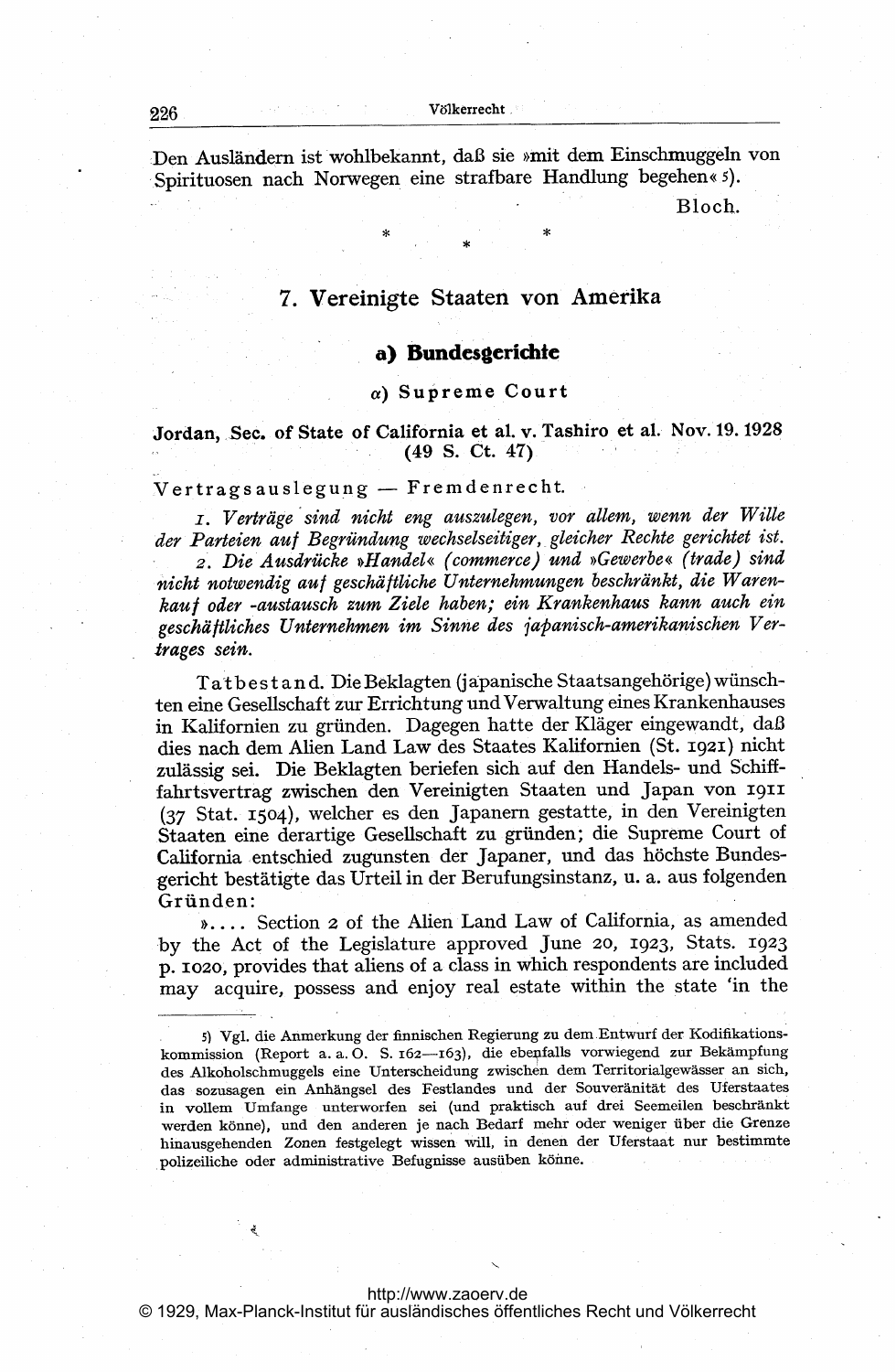manner and to the extent, and for the purposes prescribed by any treaty now existing between the government of the United States and the, nation or country of which such alien is a citizen or subject, and not otherwise'. Section 3, in like terms, permits (a) acquisition of land by a corporation, the majority of whose stockholders are aliens; and (b) the purchase by aliens of stock in corporations owning or leasing land, only for purposes prescribed by such a treaty.

The statutes of California do not otherwise forbid the organizing of a corporation by citizens of Japan residing in the state, and by these enactments there was effected perfect harmony in the operation of the statute and of the treaty. What the treaty prescribes, the statute authorizes., There is thus no possibility of conflict between the exercise of the treaty-making power of the federal government. and the. reserved powers of the state such as that suggested in Geofroy v. Riggs, 133 U. S. 258, 267,  $\dots$  on which petitioners placed reliance in the argument.

The Supreme Court of California; in passing upon the application for mandamus, granted the relief prayed, not as a matter of statutory construction, but because it thought the conduct of a hospital by Japa nese citizens through the instrumentality of a, corporation, organized under the laws of the state, was a privilege secured to the respondents by the treaty which the state statute did not purport to withhold. The privilege challenged by petitioners is one specially set up or claimed under a treaty of the United States and sustained by the state court and the case is thus one within the jurisdiction of this court conferred by section <sup>237</sup> (b) of the judicial Code, <sup>28</sup> USCA § <sup>344</sup> (b). Compare Red Cross Line v. Atlantic Fruit Co., 264 US. 109, 120...

The question presented is one of the construction of the treaty, the relevant portions of which are printed in the margin  $\bar{I}$ ). It in terms authorizes the citizens of Japan to carry on trade within the United States and 'to lease land for residential and commercial purposes, and generally to do anything incident to or necessary for trade upon the same terms as native citizens or subjects, submitting themselves to the laws and regulations there established'..

The petitioners insist that the, construction. and operation of <sup>a</sup>

1) Treaty of commerce and navigation between the United States and Japan... Article  $\mathbf{r}$ . The citizens or subjects of each of the high contracting parties shall have liberty to enter, travel and reside in the territories of the other to carry on trade, wholesale and retail, to own or lease, and occupy houses, manufactories, warehouses and shops,, to employ agents of their choice, to lease land for residential and commercial purposes, and generally to do anything incident to or necessary for trade upon the same terms as native citizens or subjects, submitting themselves to the laws and regulations there established...

The citizens or subjects of each of the high contracting parties shall receive, in the territories of the other, the most constant protection and security for their persons and property, and shall enjoy in this respect the same rights and privileges as are or may be granted to native citizens or subjects, on their submitting themselves to- the conditions imposed upon the native citizens or subjects...

 $15*$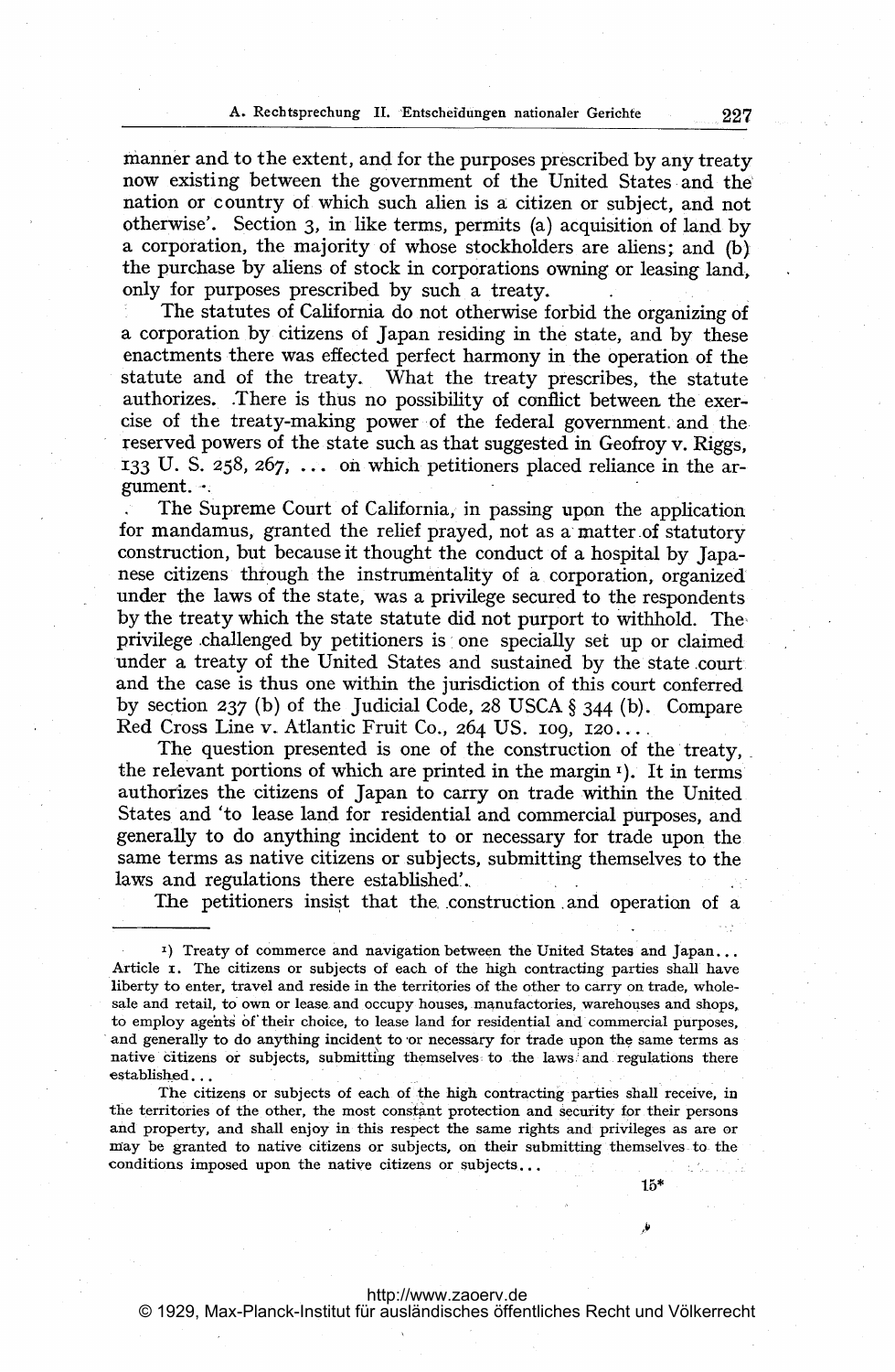hospital is not one of the purposes prescribed by the treaty, which, it is argued, are limited so far as 'trade' and 'commerce' are concerned to the. purchase and sale or exchange of goods and commodities, and that, in any case, the treaty does not confer upon Japanese subjects, resident in California, the privilege of forming a corporation under the laws of California or of leasing lands through a corporate agency forsuch a purpose.

The principles which should control the diplomatic relations of nations, and the good faith of treaties as well, require that their obhga- tions should be liberally construed so as to effect the apparent intention of the parties to secure equality and reciprocity between them. See Geofroy v. Riggs, supra: Tucker v. Alexandroff, 183 U. S. 424, 437... Wright v. Henkel, 190 U. S. 40, 57... In re Ross, 140 U. S. 453, 475... Upon like,ground, where <sup>a</sup> treaty fairly admits of two constructions, one restricting the rights that may be claimed under it and the- other enlarging them, the more liberal construction is to be preferred. Asakura v. Seattle, 265 U. S. 332... Tucker v. Alexandroff, supra; Geofroyv.. Riggs supra.

While in a narrow and restricted sense the terms 'commerce', or 'commercial', and 'trade' may be limited to the purchase and sale or exchange of goods and commodities, they may connote, as well, other occupations and other recognized forms of business enterprise which do not necessarily involve trading in merchandise. Asakura v. Seattle supra. And although commerce includes traffic in this narrower sense, for more than a century it has been judicially recognized that in a broadsense it embraces every phase of commercial and business activity and, intercourse. See Gibbons v. Ogden, 9 Wheat, 1, 189, ...

Considerations which led this court to conclude that the terms 'trade' and 'commerce' as used in this treaty do not include agriculture, and the circumstances attending the making of the treaty which were deemed to exclude from the operation of its broad language. any grant of the privilege of acquiring and using lands within the United States for agricultural purposes, were discussed in the opinions in Terrace v. Thompson,  $263 \text{ U}$ . S. 197, 223, ...Webb v. O'Brien, 263 U. S. 313, 323,... Frick v. Webb, <sup>263</sup> U. S. 326, 333.... and need not now be detailed. But in Asakura v. Seattle, supra, it was held that the language of this treaty securing to Japanese citizens the privilege of carrying on trade within the United States was broad enough to comprehend all classes of business which might reasonably be embraced in the word 'trade', and included the privilege of carrying on the business of a pawnbroker.  $\dots$  (Weiteres Beispiel der Anwendung des Vertrags.)

Giving to the terms of the treaty, as we are required by accepted principles, <sup>a</sup> liberal rather than <sup>a</sup> narrow interpretation, we think, as. the state court held, that the terms 'trade' and 'commerce', when used in conjunction with each other and with the grant of authority to lease. land for 'commercial purposes' are to be given a broader significance than that pressed upon us, and are sufficient to include the

<http://www.zaoerv.de>

© 1929, Max-Planck-Institut für ausländisches öffentliches Recht und Völkerrecht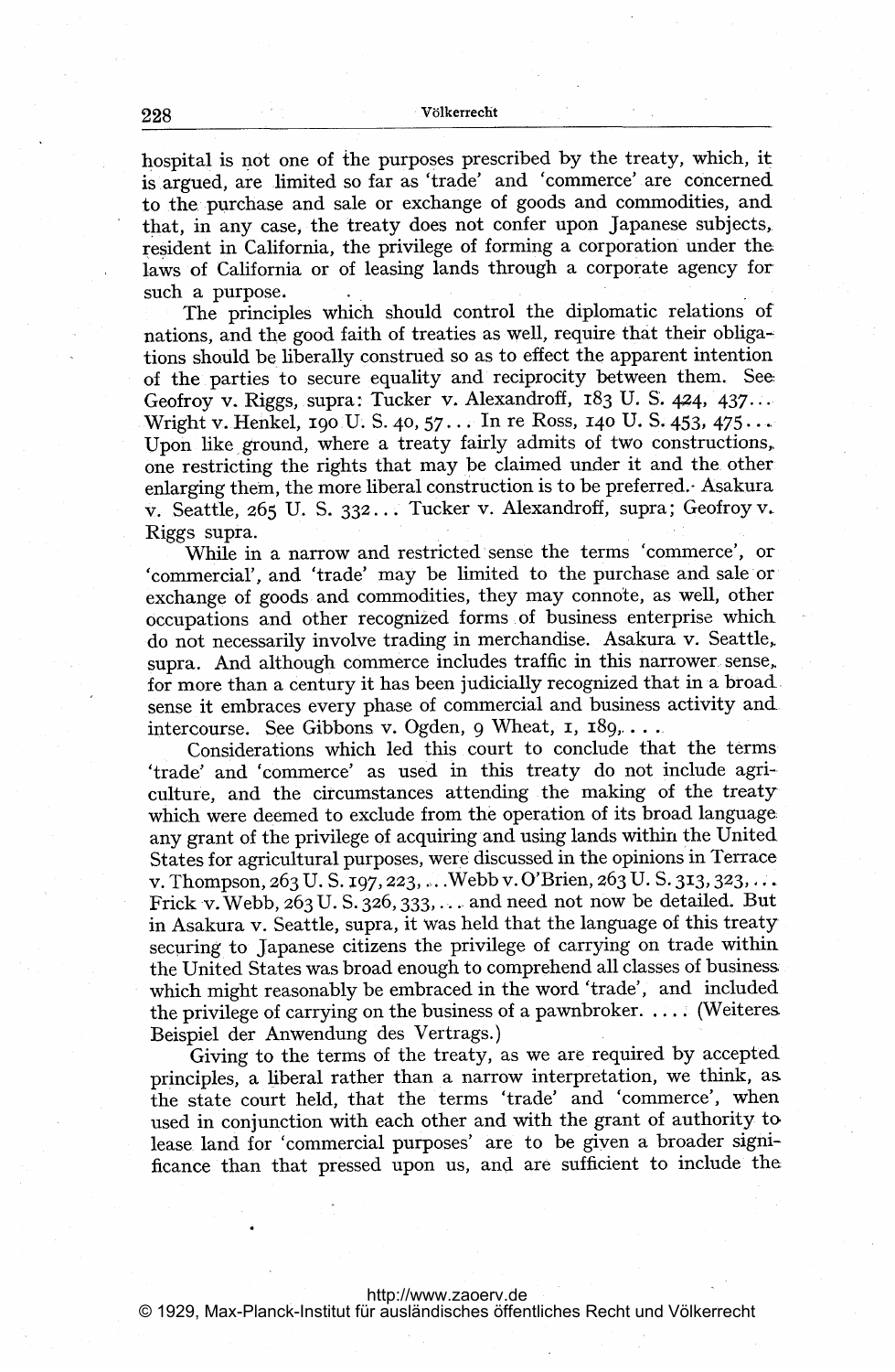operation of a hospital as a business undertaking; that this is a commercial purpose for which the treaty authorizes Japanese subjects to lease lands.

It is said that the elimination from the original draft of this clause of the treaty of words authorizing the leasing of land for 'industrial, manufacturing and other lawful' purposes (see Terrace v. Thompson, supra, page 223 of 263 U.S.) leads to the conclusion that land might not be leased for hospital purposes by Japanese subjects, even though under the other provisions of the treaty they might be permitted to operate such an institution. But as the leasing of land for a hospital is obviously not for an industrial or manufacturing purpose, this argument presupposes that the phrase 'commercial purposes' is limited to merchandising businesses, which for reasons already stated we deem inadmissible.. Moreover, a construction which concedes the authority of Japanese subjects to operate <sup>a</sup> hospital but would deny to them an appropriate means of controlling so much of the earth's surface as is indispensable to its operation, does not comport with a reasonable, to say nothing of <sup>a</sup> liberal, construction. The Supreme Court of California has reached a like conclusion in State of California v. Tagami,  $\dots$  234 P. io?, holding that this treaty secured to a Japanese subject the privilege of leasing land within the state for the purpose of using and occupying it for the maintenance of a health resort and sanitarium.

The contention that the treaty does not permit the exercise of the privileges secured by it through a corporate agency requires no extended .consideration.. The employment of such an agency is incidental to the exercise of the granted privilege. But it is not an incident which enlarges the privilege by annexing to the permitted business another class of business otherwise excluded from the grant, as would have been the case in Terrace v. Thompson, supra, had the business of farming been deemed an incident to the business of trading in farm products.

The principle of liberal construction of treaties would be nullified if a grant of enumerated privileges were held not to'include the'use Of the usual methods and instrumentalities of their exercise. Especially would this be the case where the granted privileges relate to trade and commerce and the use of land for commercial purposes. It would. be -difficult to select any single agency of more universal use or more generally recognized as a usual and appropriate means of carrying on commerce and trade than the business corporation. And it would, we think, be a narrow interpretation indeed, which, in the absence of restrictive language, would lead to the conclusion that the treaty had secured to citizens of Japan the privilege of engaging in a particular business, but had denied to them the privilege of conducting that business in corporate form. But here any Possibility of doubt would seem to be removed by the clause which confers on citizens and subjects of the high contracting parties the right  $\cdot$ ... to do anything generally incident to or necessary for trade upon the same terms as

<http://www.zaoerv.de> © 1929, Max-Planck-Institut für ausländisches öffentliches Recht und Völkerrecht